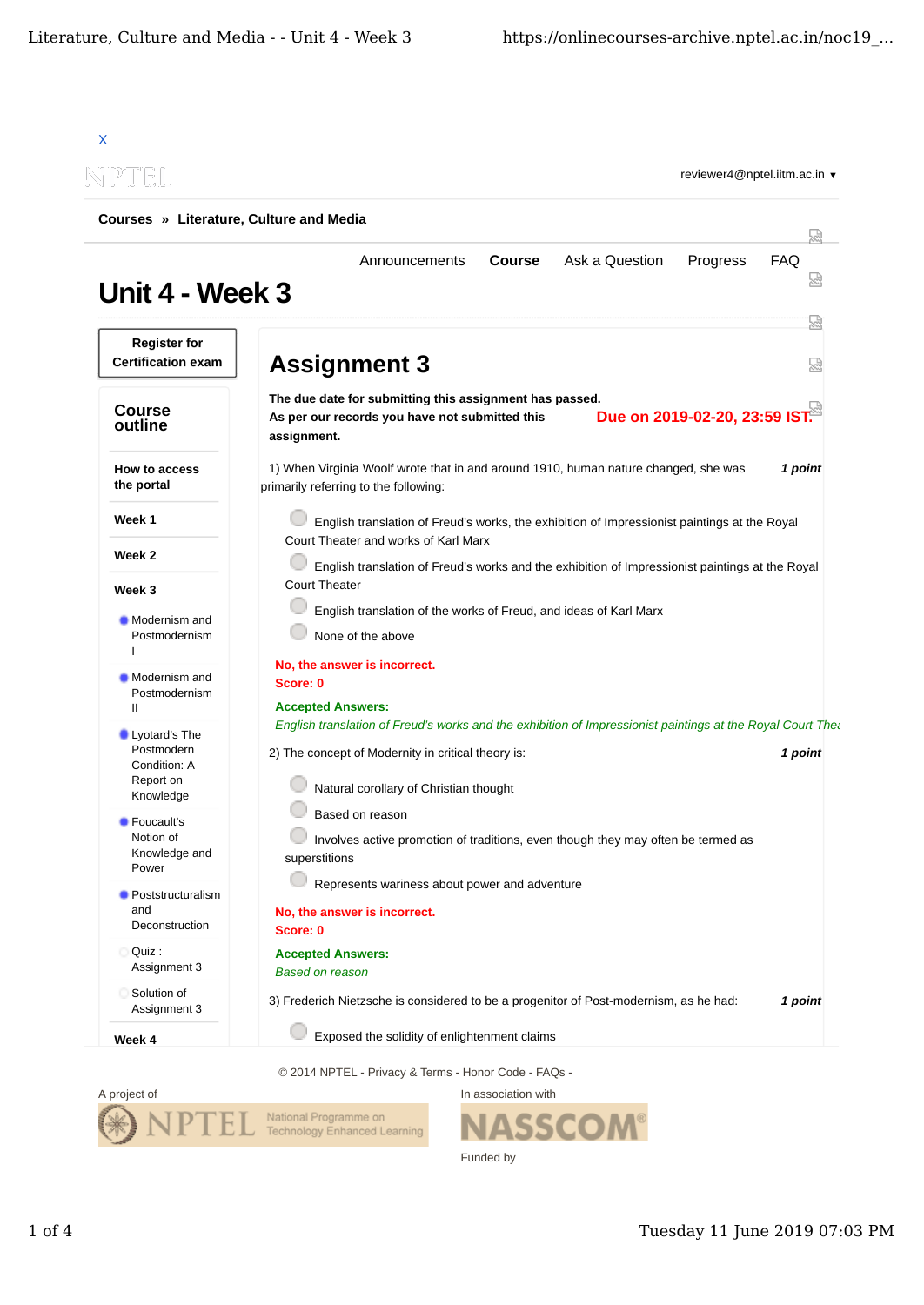| Week 8                           | <b>Accepted Answers:</b>                                                                                                                                                          |
|----------------------------------|-----------------------------------------------------------------------------------------------------------------------------------------------------------------------------------|
|                                  | ce De<br>He suggested that truth was only the solidification of old metaphors                                                                                                     |
| Week 9                           | 4) Which of the following statements is NOT correct about Martin Heidegger:<br>1 point                                                                                            |
| Week 10                          | He believes that the crisis of humanity begins when we dislodge God from the center.                                                                                              |
| Week 11                          | Technology has not been able to replace mankind.                                                                                                                                  |
| Week 12                          | Challenge of the modern world lies in the dominance of natural science.<br>덣                                                                                                      |
|                                  | Technology ultimately squeezes out concern with real-life individuals.                                                                                                            |
| <b>DOWNLOAD</b><br><b>VIDEOS</b> | 눲<br>No, the answer is incorrect.<br>Score: 0                                                                                                                                     |
| <b>Text Transcript</b>           | 덨<br><b>Accepted Answers:</b><br>Technology has not been able to replace mankind.                                                                                                 |
| <b>Interaction</b><br>Session    | 5) Which of the following can NOT be considered as a key characteristic of Post-modernism: 1 point                                                                                |
|                                  | Social/cultural influences on how a scientific fact is perceived are not viewed in a favorable<br>light.                                                                          |
|                                  | Policy decisions are being often dictated by the local preferences.                                                                                                               |
|                                  | Diversification means that no single person can know any discipline completely.                                                                                                   |
|                                  | Emphasis now is on interpretation and performativity, not on the production of knowledge.                                                                                         |
|                                  | No, the answer is incorrect.<br>Score: 0                                                                                                                                          |
|                                  | <b>Accepted Answers:</b>                                                                                                                                                          |
|                                  | Social/cultural influences on how a scientific fact is perceived are not viewed in a favorable light.                                                                             |
|                                  | 6) Three major directions taken by Postmodernism, are dictated by the philosophical lead<br>1 point<br>provided by:                                                               |
|                                  | Baudrillard, Jameson, Habermas                                                                                                                                                    |
|                                  | Lyotard, Baudrillard, Jameson                                                                                                                                                     |
|                                  | Lyotard, Jameson, Habermas                                                                                                                                                        |
|                                  | Lyotard, Baudrillard, Habermas                                                                                                                                                    |
|                                  | No, the answer is incorrect.<br>Score: 0                                                                                                                                          |
|                                  | <b>Accepted Answers:</b><br>Lyotard, Baudrillard, Jameson                                                                                                                         |
|                                  | 7) In "The Postmodern Condition: A Report on Knowledge" (1979), Lyotard suggests that<br>1 point<br>Knowledge ceases to be an end in itself, and loses its "use-value.", because: |
|                                  | The old principle that the acquisition of knowledge is indissociable from the training (Bildung)<br>of minds, or even of individuals, is still not obsolete                       |
|                                  | Knowledge cannot be produced in order to be sold, the goal is not the exchange.                                                                                                   |
|                                  | We do not seek power, but truth.                                                                                                                                                  |
|                                  | Performativity is important as it enables us to have better capacity of producing the proof,<br>and increases chances of having power.                                            |
|                                  | No, the answer is incorrect.<br>Score: 0                                                                                                                                          |
|                                  | <b>Accepted Answers:</b><br>Performativity is important as it enables us to have better capacity of producing the proof, and increases<br>chances of having power.                |

8) *1 point* The theme that underlies all Foucault's work is the relationship between power and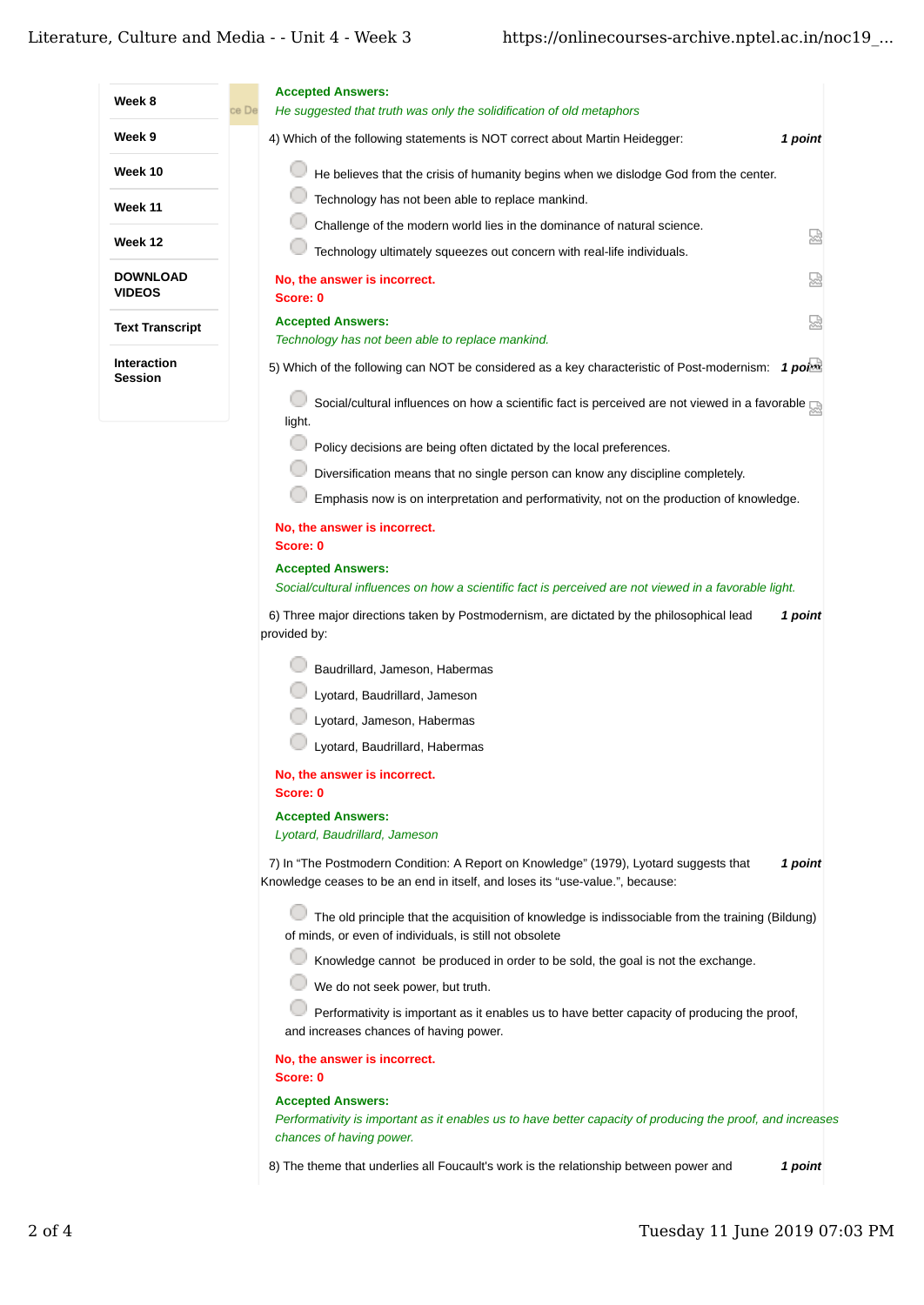knowledge, and how the former is used to control and define the latter. In the context of this statement, which of the following statements is NOT correct:

What authorities claim as 'scientific knowledge' are really just means of social control.

 $\Box$  In the eighteenth century 'madness' was used to stigmatize not just the mentally ill but also anyone whose expressions of individuality were unwelcome.

| Foucault believed that knowledge cannot be gained from power.                                                                                                                                                                                                                        |
|--------------------------------------------------------------------------------------------------------------------------------------------------------------------------------------------------------------------------------------------------------------------------------------|
| 얺<br>There is no power relation without the correlative constitution of a field of knowledge.                                                                                                                                                                                        |
| No, the answer is incorrect.<br>덣<br>Score: 0                                                                                                                                                                                                                                        |
| <b>Accepted Answers:</b><br>썼<br>Foucault believed that knowledge cannot be gained from power.                                                                                                                                                                                       |
| 9) Literary structuralism flourished as an attempt to apply to literature the methods and<br>1 point<br>insights of the founder of modern structural linguistics, Ferdinand de Saussure. Along with other<br>languages, Saussure had studied and was influenced, especially by:<br>덨 |
| Latin                                                                                                                                                                                                                                                                                |
| Greek                                                                                                                                                                                                                                                                                |
| Sanskrit                                                                                                                                                                                                                                                                             |
| Polish                                                                                                                                                                                                                                                                               |
| No, the answer is incorrect.<br>Score: 0                                                                                                                                                                                                                                             |
| <b>Accepted Answers:</b><br><b>Sanskrit</b>                                                                                                                                                                                                                                          |
| 10)According to Derrida, language is only a chain of signifiers. It suggests that:<br>1 point                                                                                                                                                                                        |
| It consists of the union of signifiers and signified.                                                                                                                                                                                                                                |
| Our mental life consists not of concepts, but of a fleeting, continually changing play of<br>signifiers.                                                                                                                                                                             |
| The meaning language seems to have is not the result of the differences by which we can<br>distinguish one signifier from another.                                                                                                                                                   |
| None of the above                                                                                                                                                                                                                                                                    |
| No, the answer is incorrect.                                                                                                                                                                                                                                                         |
| Score: 0                                                                                                                                                                                                                                                                             |
| <b>Accepted Answers:</b>                                                                                                                                                                                                                                                             |
| Our mental life consists not of concepts, but of a fleeting, continually changing play of signifiers.                                                                                                                                                                                |

Previous Page **End**